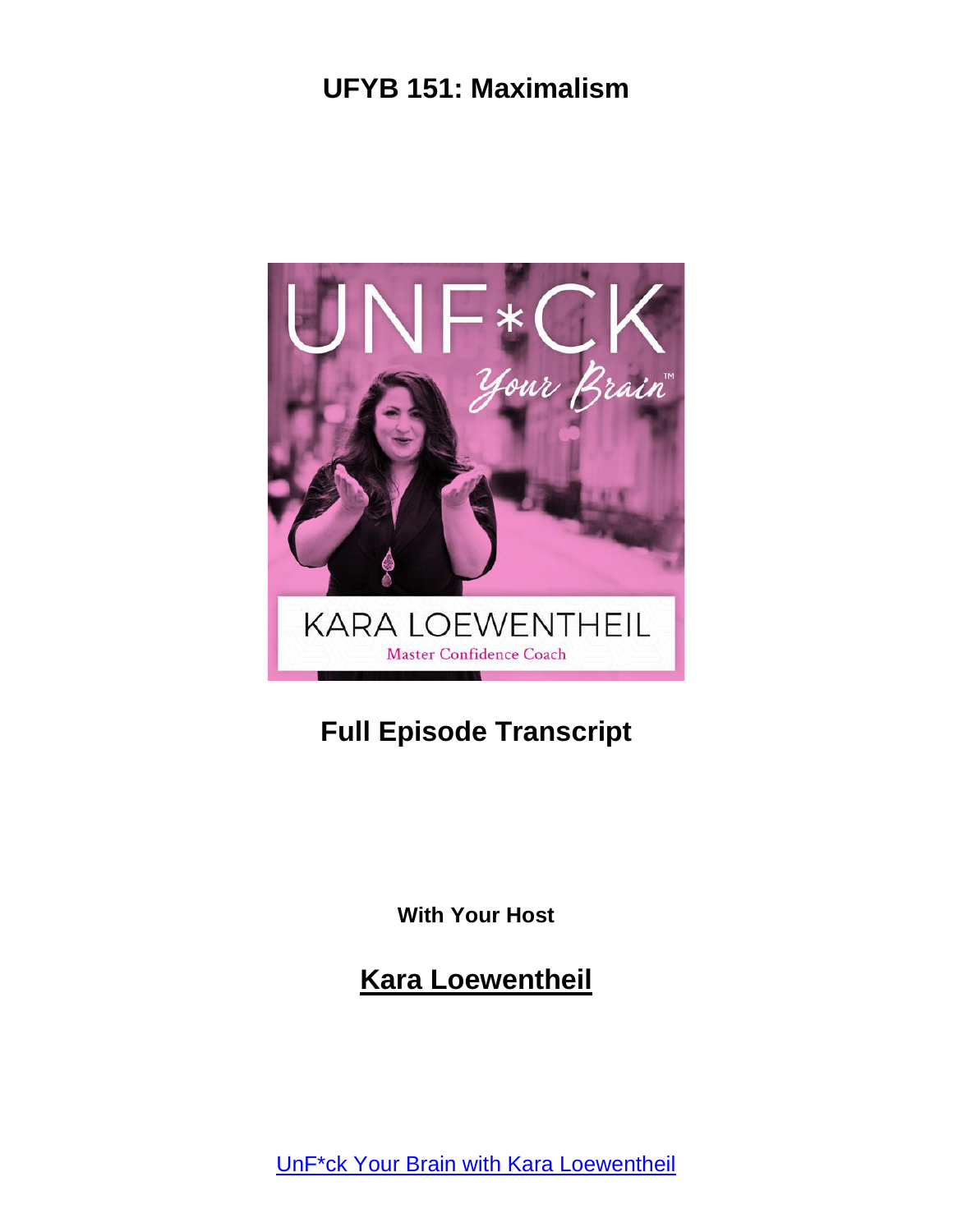Welcome to *Unf\*ck Your Brain*, the only podcast that teaches you how to use psychology, feminism, and coaching, to rewire your brain and get what you want in life. And now here's your host, Harvard Law School grad, feminist rockstar, and Master Coach, Kara Loewentheil.

Hello my chickens. How are you? I am amusing myself with the title of this podcast because it's so extra, kind of. But that's exactly what I want to talk to you about today on the podcast because I think that in the life coaching and influencer and online lifestyle worlds, which are obviously three very different worlds but there's some overlap, there's this big push towards minimalism.

And you know, I have given it a try. I've tried being a minimalist. But the truth is I'm not a minimalist and I don't think that's a problem. So today I want to talk about some of the pitfalls that I see with minimalism and why it's worth experimenting with embracing maximalism instead.

And even if you feel like you're a vowed minimalist, I want you to listen to this episode because it's always useful to understand why and how we're choosing something and see what results we're getting. So let's start with minimalism and then I'll explain what maximalism is.

I will be totally transparent. I just kind of made that word up. It may exist as a whole movement that I just don't even know about. It's possible. I did not research it because I just want to use it the way that I am using it in this episode. So let's start with minimalism. What is minimalism?

Minimalism actually started as an art movement in post-World War Two America, so it has a term, if there are art historians listening to this. But the way that I'm talking about it, today we use the term to mean kind of anything that is stripped down to the essentials and minimalism as a lifestyle, which again, is a super loose term, can mean anything from a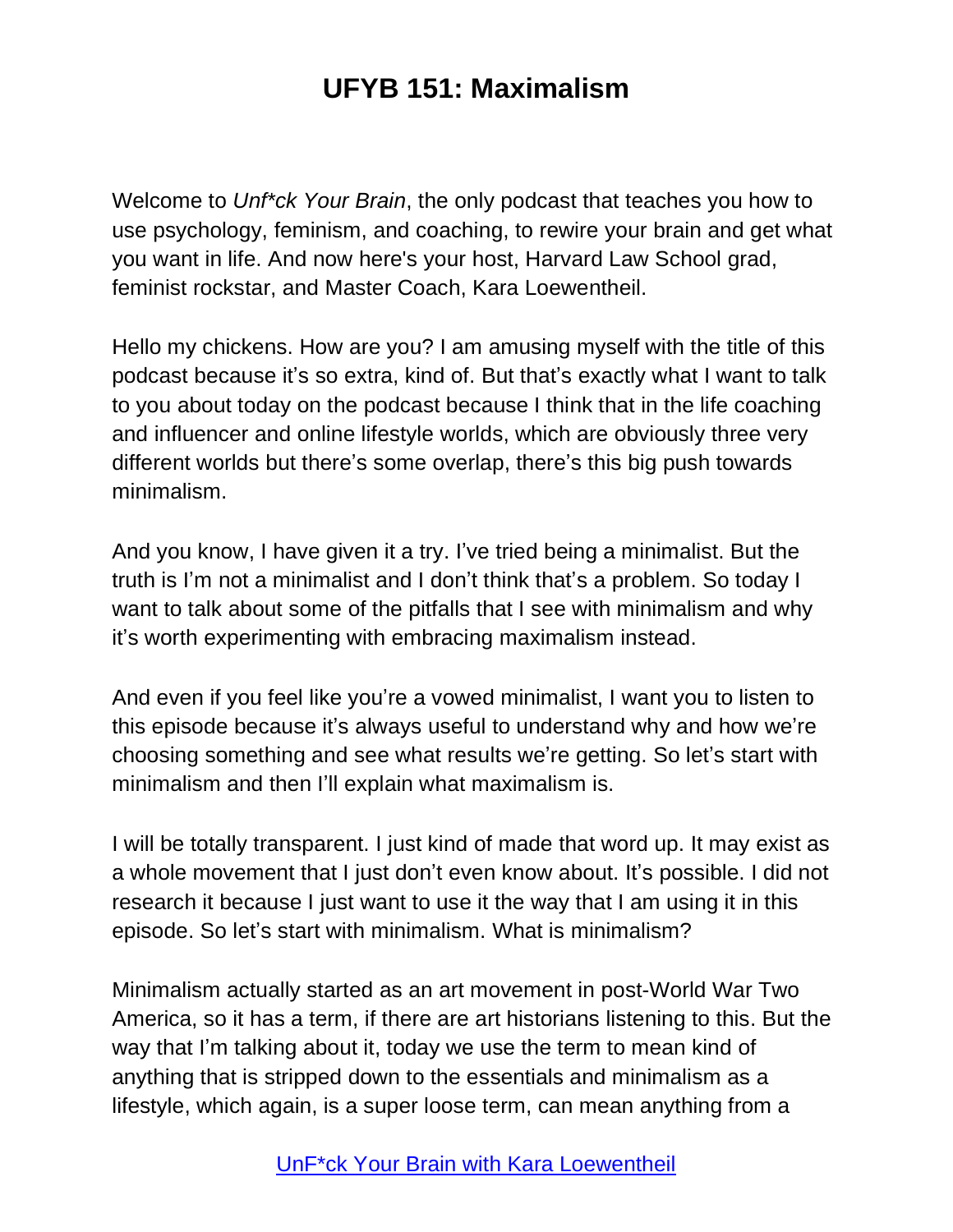simplified aesthetic of no clutter and clean lines, to using literally as little as possible in some area of your life or all areas of your life.

It's not a well-defined term really because it gets used for everything from formal artwork to shampoo packaging and grocery shopping. But in general, it's about refining things down to the simplest form. Not ornate, not flowery. Spare, simple, restrained, minimal, only exactly what you need. Nothing extra.

And minimalism is kind of all the rage these days and I think there are good reasons for that in some ways. We live in a consumerist culture where we're subjected to constant advertising encouraging us to consume our way to happiness. And it's easy to end up living kind of among mountains of things that we don't particularly like or want or need and we're encouraged to shop to deal with our feelings, and most of us don't know how to deal with our feelings, so we accumulate things for that dopamine hit and then we just have them and now they're just everywhere.

So it totally can be valuable to edit our belongings and versions of minimalism that focus on just owning a few high-quality things that you really love to seem like a way of managing that overwhelm. And in addition to that, we're humans in a world we can't control. And exercising control over our physical surroundings or our wardrobe or whatever else can give us a feeling of control.

So I'm not saying no one should be a minimalist or that it's inherently bad to be a minimalist. If it just happens to be your style preference, knock yourself out. I will totally come over to your empty white living room after the pandemic is over and try not to spill anything.

But I think where minimalism can edge into kind of more complex territory is when we don't really appreciate all the context and the implications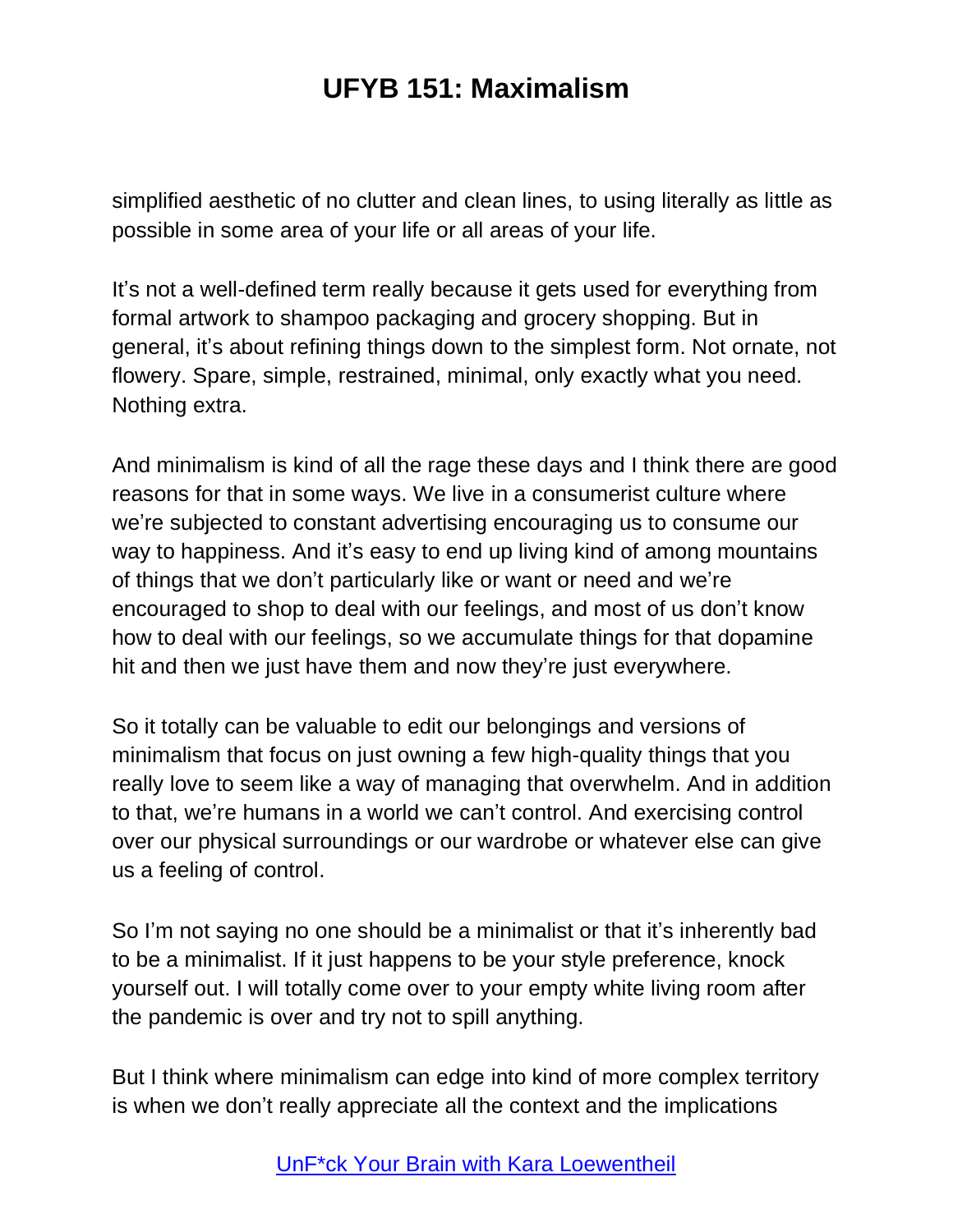surrounding it. Because minimalism doesn't come out of nowhere. It's not a coincidence I think that it is a principle, often embraced by people who have perfectionistic personalities and a lot of anxiety.

Because when it's taken too far, minimalism can become a set of rules that you try to live by to control the world and feel good enough. I have coached multiple women on anxiety and guilt over "breaking" their minimalist rules or not being a good enough minimalist or having anything extraneous in their lives.

I coached one client of mine after the pandemic started when we were being advised to stock up on groceries because things were kind of crazy, and she did that, but then she had all of this emotional distress and anxiety about having too much food in the house because she was so emotionally attached to the minimalist principles of only ever buying just enough.

And even though having more food around was helpful for her physical safety at the time, it was creating anxiety about breaking the rules. Minimalism can very easily turn into a kind of good/bad, black/white moralistic worldview that you try to use to regulate and manage yourself and discipline yourself into being good enough to be worthy and acceptable.

And in that way, it's very similar to a diet or food restriction or any other kind of restrictive activity where you attempt to maintain and create an illusion of control over the world by severely regulating your own behavior or your own consumption. And I don't think it's an accident that it's so popular in the online influencer and lifestyle community.

Which, before we even get into the kind of political angle, which I'm going to in a minute, let's just pause and notice that teaching people how to be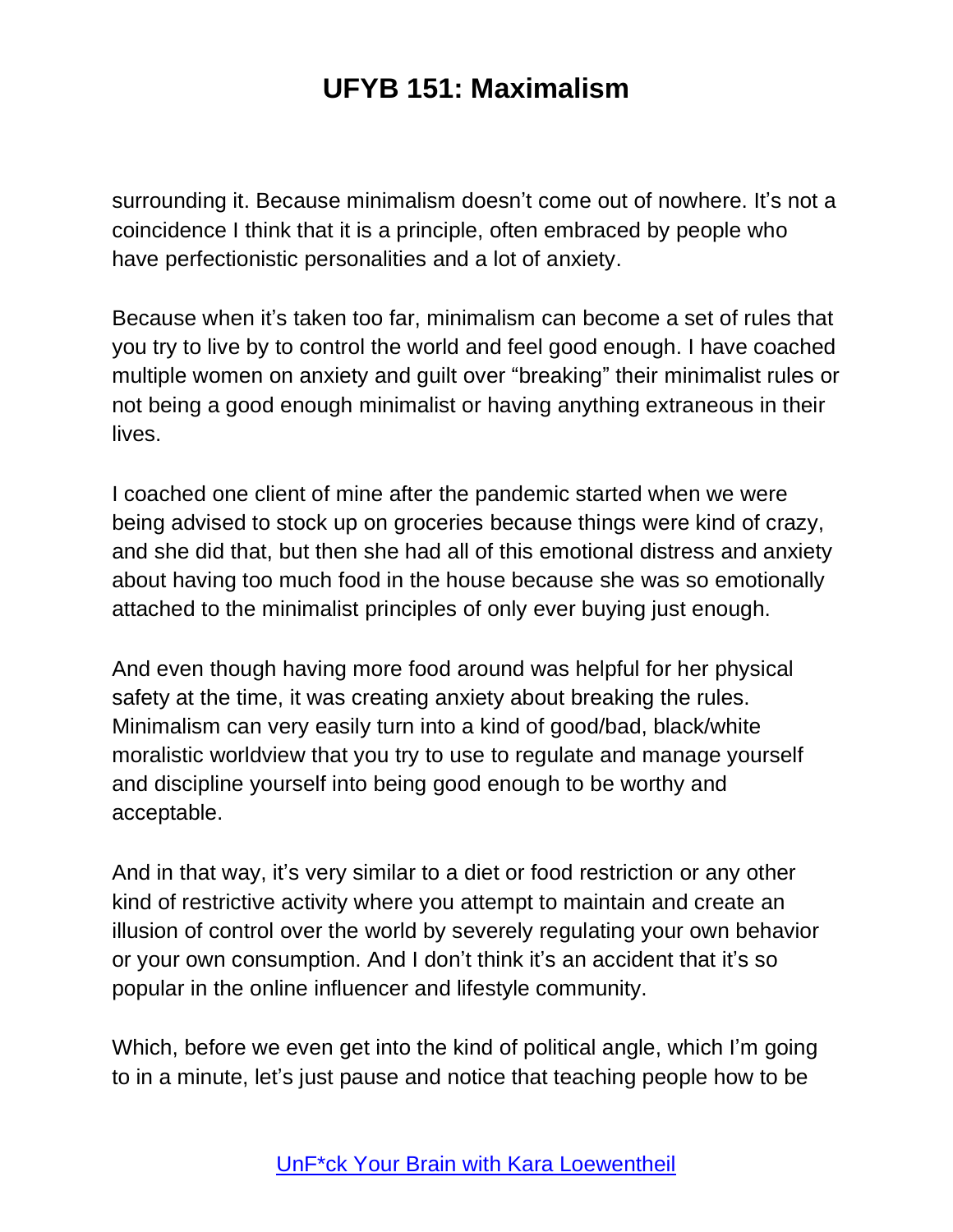minimalist is a big business, which is a little paradoxical. Makes sense though from a marketing perspective.

If you've maxed out on selling people lots of stuff, now it's time to change the rules of the game and you want to teach them to throw out all that stuff and buy new stuff, just buy fewer pieces that are more expensive. So how often do you see the minimalist influencers you follow on Instagram trading out one set of minimalist things for another?

I'm not saying, again, that there's anything wrong with that. It is totally a valid style or even aesthetic, or even in some cases, value-based principle. But you also just want to keep a skeptical or at least logical eye on things. A minimalist influencer's career still depends on advertising or selling something and people buying it.

If you have plastic Tupperware now, is it really better to throw that out into a landfill to buy glass Tupperware? You get to decide, but that's not completely obvious to me. So you just want to kind of always take a step back and keep an eye on what's going on behind the scenes.

But the real core of the issue for me, from my perspective and what I care about teaching you is that minimalism can appeal to us for the same reasons that dieting and restriction and controlling our bodies appeal to us. They're all markers of certain kinds of values. Restraint, smallness, thinness, restriction, rules, purity.

And I think the coaching industry especially can easily get coopted by cultural narratives that emphasize a certain kind of minimalism that is associated with restraint, with restriction, with aestheticism, with selfcontrol.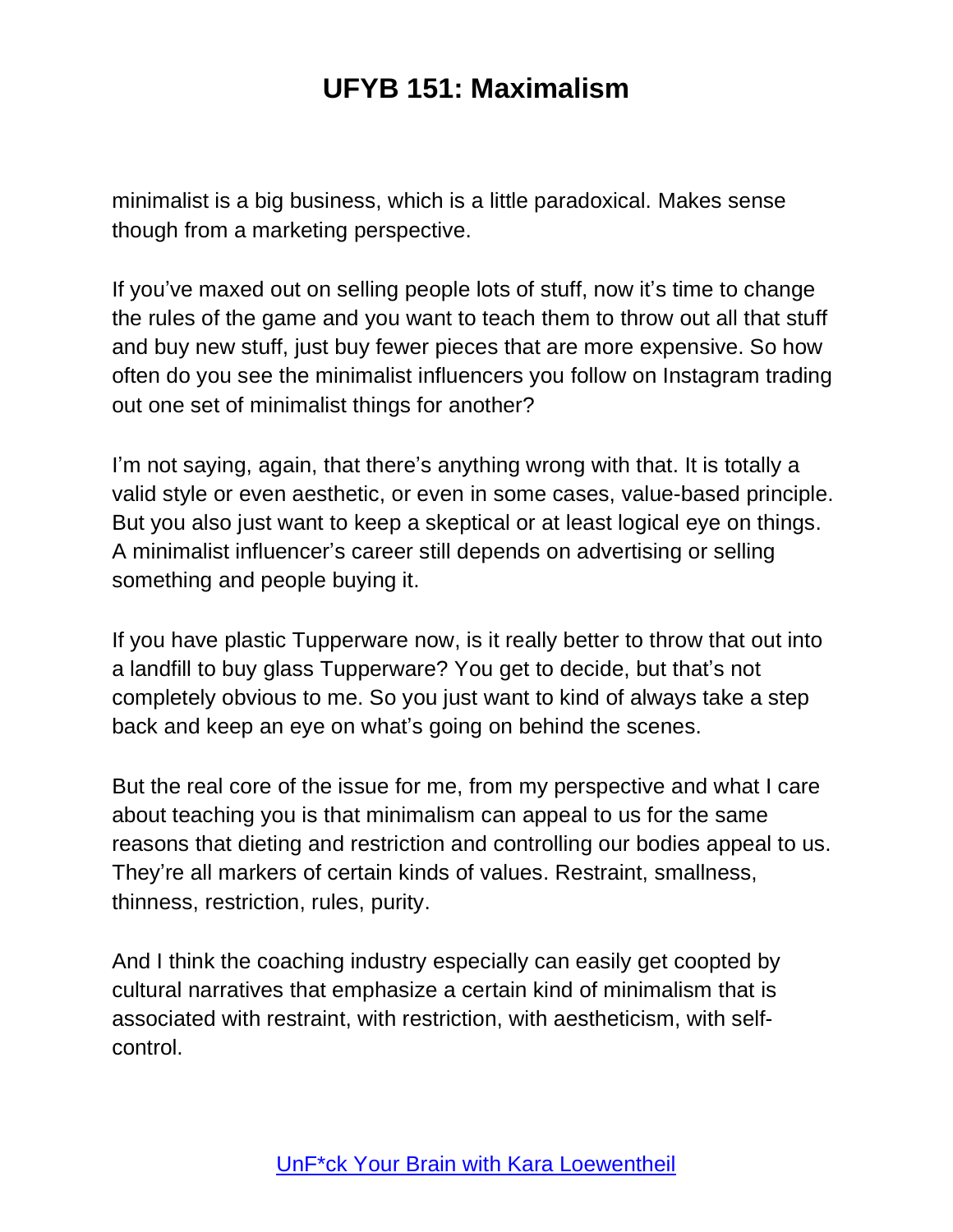If you came to one of the body image webinars I've done recently, you heard me talk about this kind of historical thing that I've been thinking about a lot, which is the ways in which the diet industry in America got its start in women's magazines of the 1830s, which began publishing advice to white women that they should signal their moral superiority to Black women by emphasizing restraint in their diets and maintaining a trim figure.

So in the 1830s, America is in the throes of slavery, we have this huge racist institution that is running the country that requires society constantly be producing ideology to justify it. So that means it's just that if you have an institution like slavery, which is so manifestly and obviously unjust and unfair, and when I say that, of course some people thought it was just or fair, but that's the whole point.

You have something that is obvious in its face that people are being treated differently, and so for the society to kind of maintain that cognitive dissonance, it has to come up with a lot of theories and ideas to justify that inequality, to make it okay morally.

Of course it's not really okay morally in my view, but we're just talking about how does this society operate. When you have that kind of obvious inequality and oppression, then the society has to come up with all of these explanations that try to make it okay, to reduce the cognitive dissonance.

And so the institution of slavery required that American society be constantly producing ideas to justify the enslavement of certain people and the freedom of other people. And one of the powerful ideologies that did that was to attribute moral superiority to white people and moral inferiority to Black people and enslaved people. And associating white people, especially white women, with Christian virtue.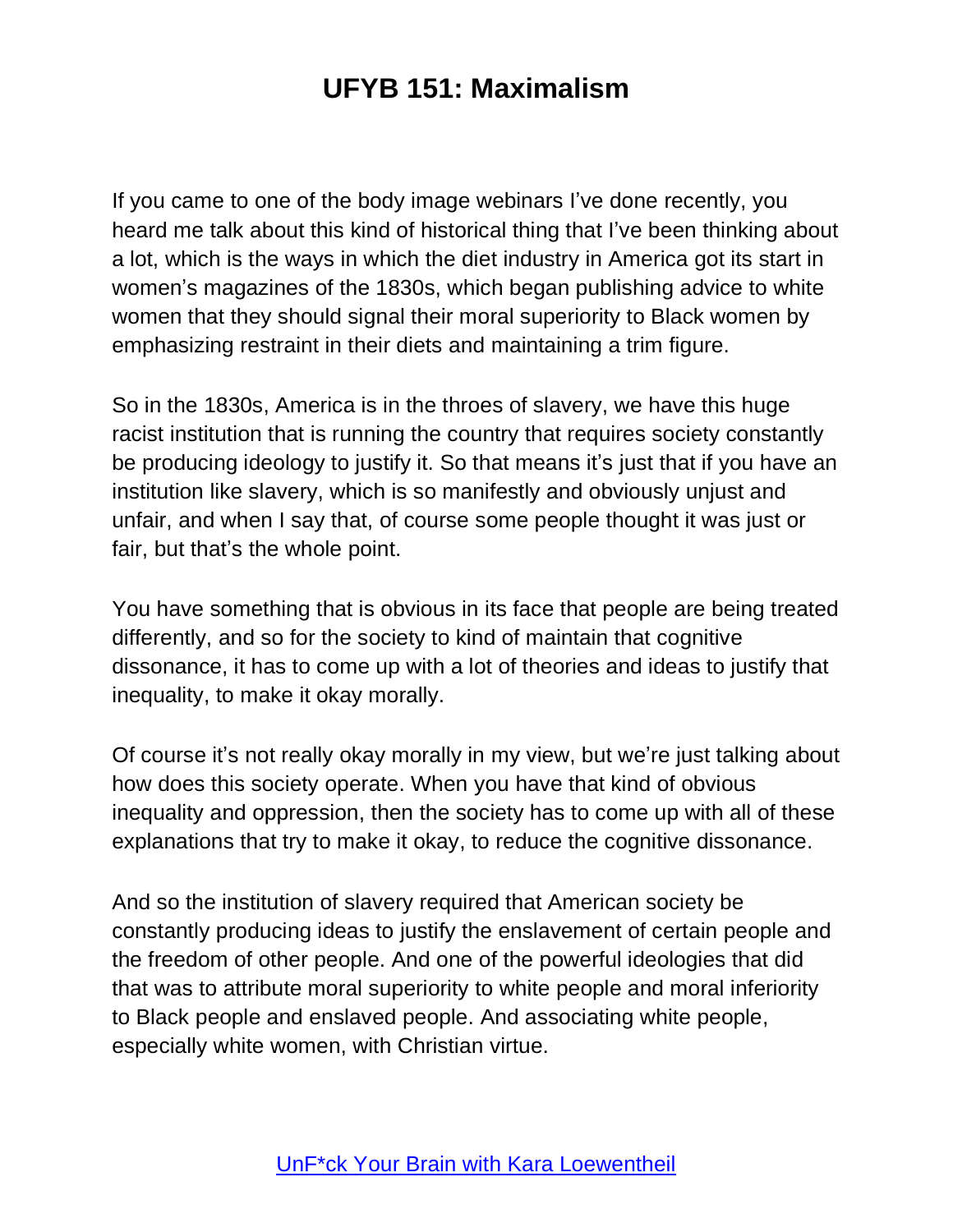Talk about cognitive dissonance. These are people who hold themselves out as being religious people, as being Christian, and yet they have slaves. And so that disconnect required these social and cultural stories that white people were more virtuous and Black people and enslaved people were base.

And particularly white women were the most virtuous, and Black women were the least. Had these baser animal instincts in this ideology, in this story. So white women were restrained and virtuous and had self-control. That was the story they were explicitly told to embody through controlling their bodies and their food.

And then that was supposed to show how they were so different from Black women who were coded by the society, who were described by this justification ideology as lazy and gluttonous and sexual. That was the narrative. And we still see those racist tropes impacting our culture today.

So fast forward, minimalism can be used in a way that makes it like an environmental diet. Women are always being encouraged to control ourselves, to restrict ourselves, to make ourselves smaller, to be elegant, which usually means more refined in a kind of classist sense, quieter, conforming to certain ways of looking and being that are about withholding and restraint and control.

And I think it's so interesting that minimalism even gets associated with whiteness visually often. It's like a white room, white furniture, just a few light colors. I understand there is the kind of Scandinavian history of minimalist design. I'm not saying it's a one to one. But I just think all of these kinds of influences and the way they add up are worth thinking about.

I'm obviously not saying that if you prefer minimalist design, it's because of unconscious racism or that minimalism is inherently racist. But I do think we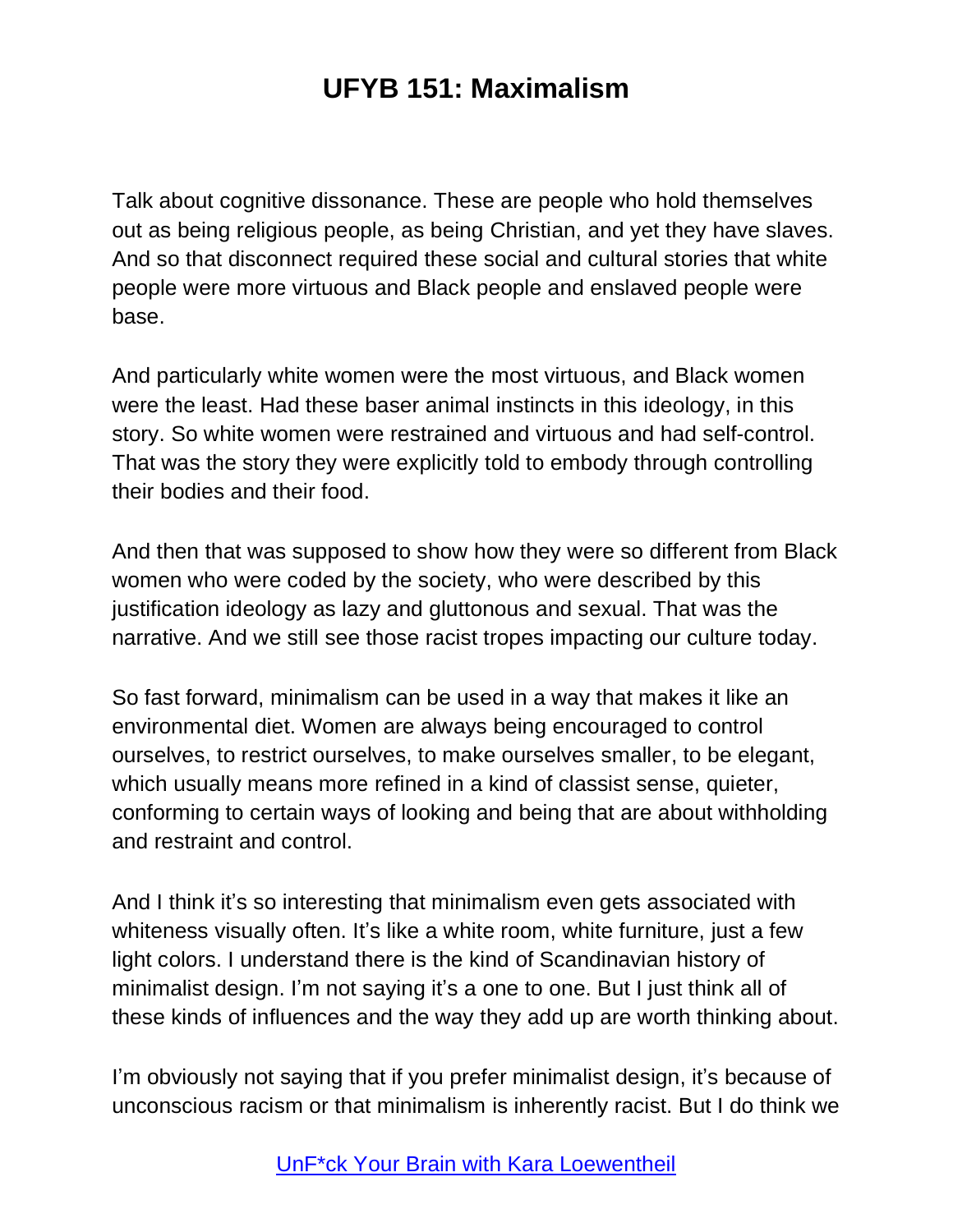should just be skeptical and think about any aesthetic that encourages women to restrict, to restrain, to control, and that moralizes about the inherently value of doing so.

And looking at the historical context, which isn't just this kind of racial context I've described. You can also think about the puritan context, Christian values of restriction and restraint. We should just think about where those influences show up in our current day society, in our current thought patterns.

Because if your decorating or lifestyle or even value principals create guilt and shame when you don't follow them exactly, or make you always feel like you're not doing it well enough and you need to keep changing things or spending money to fix it or trying to do better and better to reach this impossible goal, and that's creating guilt and shame, then I think there's something worth digging into there.

So what is the alternative to minimalism? I'm not advocating indiscriminate consumption and hoarding. That's not the only other option. But I do want to speak up for the joy of maximalism. Personally, I do not want to minimize my life. I do not want to spend my life showing how restrained and controlled I can be. I want to maximalize my life.

I don't want to eat only the same three foods every day so that I have a pure routine. I want to eat all the delicious foods that the world's cuisines have come up with. I want to experience variety. I don't want to wear only the same four pieces of neutral-colored clothing for the rest of my life to show how kind of disciplined and elegant I am.

I want to have many pieces of clothing that I love in vibrant colors and fabrics and different shapes and silhouettes. I want to live in a space that has color, that has variety, that looks like it's lived in by a real human who's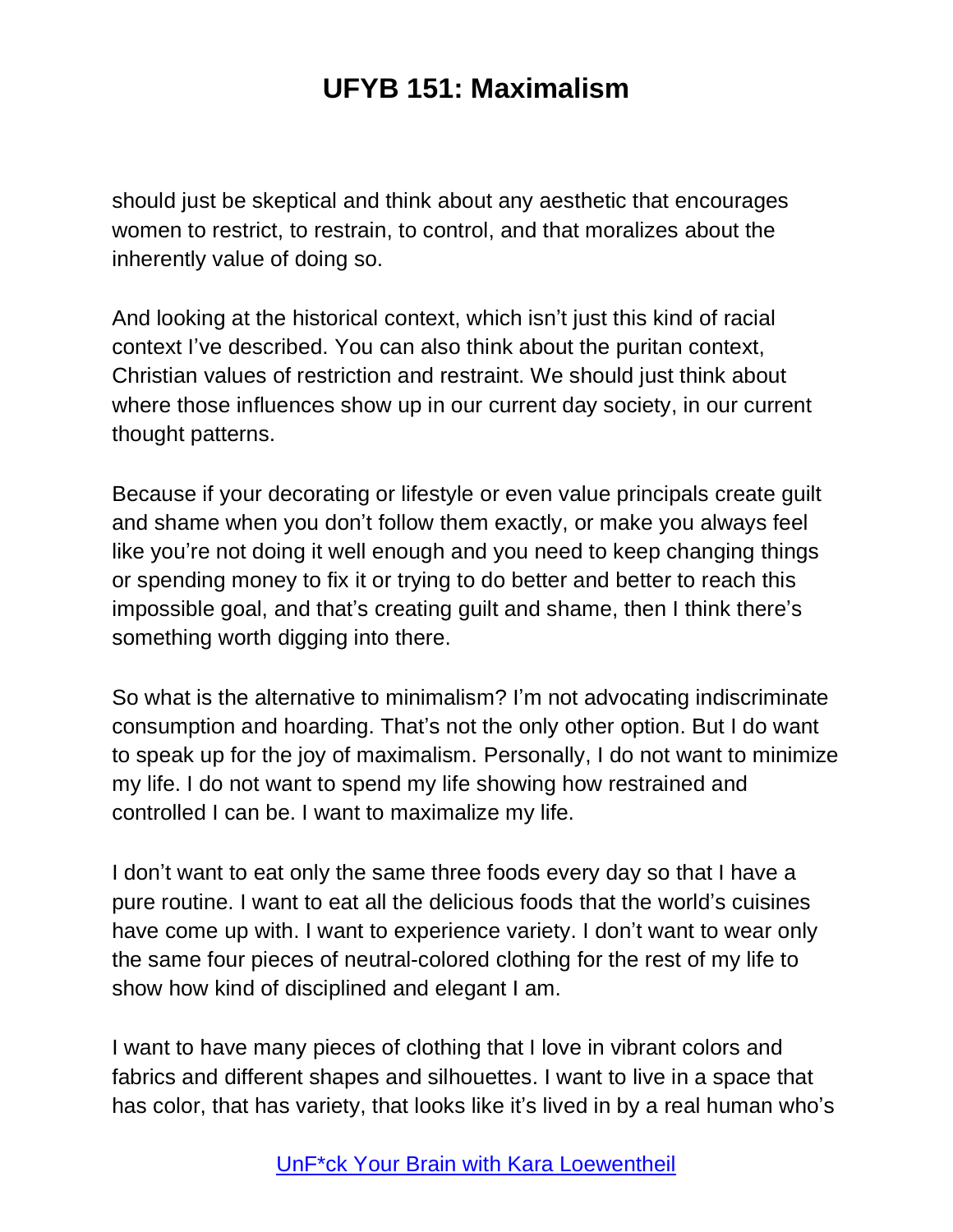had real experiences and preferences and tastes. Not just a carbon copy of another Swedish design-themed Instagram post.

I want to love many people; I want to have a lot of different experiences. I was talking about this to a friend of mine and he said, "I want to bite life on its big juicy ass," which is not how I would say it, but that is kind of the sentiment.

Again, I'm not saying that if you simply prefer to wear mostly beige linen, or you just like eating oatmeal every day and feel great about it that there's anything wrong with that. But we just always I think want to interrogate our preferences. Examine them. Look at them.

Make sure they actually are just true preferences and that they're not carrying a moral or emotional work for us, that they're not something that we cling to to make us feel in control or worthy or virtuous or to use against ourselves as a measure of how good we are at restriction and control and restraint.

And when those aesthetics are modeled by mostly thin white women as part of a lifestyle of restraint and self-control, I think that we should be doubly skeptical and curious. There can be peace in simplicity for sure. I don't feel my best in a cluttered environment either. But there can also be joy in variety and abundance.

To me, maximalism still means I think about what I eat, what I purchase, what I wear, where I live. I care a lot about the aesthetics of those things or the values of those things. I'm still considering and choosing them on purpose. And everything in my environment has a place.

Maximalism is not thoughtless clutter and consumption. It's not a whole fast fashion wardrobe made by slave labor every year. That's not what I'm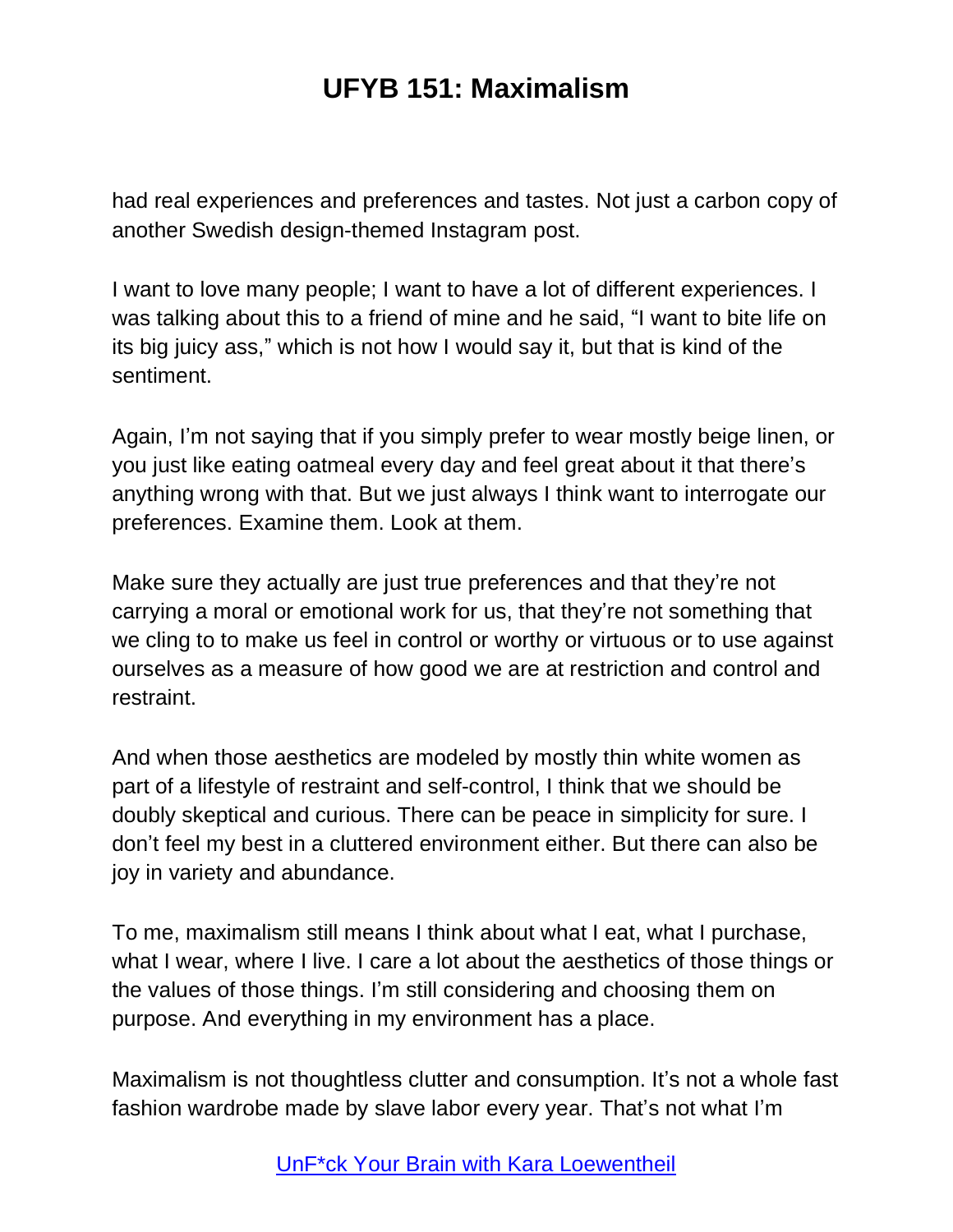talking about. I'm talking about still being thoughtful and choosing what I want to spend my time, my money, on what I want to put into my body, what I want to see in my environment, but I'm not focused on being as small as I can, having as little as I can, being as restrained as I can.

I'm not focused on trying to control my environment in order to manage my emotional life. I base my decisions on what will bring me joy and delight and fulfillment and vibrancy. Maximalism is about taking up space, living life fully, zest and vigor. It's about saturating my life. Not controlling it.

Of course you can go too far in any direction. Maximalism isn't about binging on food or furniture or books or jewelry or sex or anything else. If you feel compulsive in either direction, if you feel compulsive in your restriction or compulsive in your consumption, then you have work to do.

But maximalism is about allowing yourself to have a big appetite for life. Allowing yourself to take up space, which is not something that women are encouraged to do. Physically, we're always being taught to make ourselves smaller. Emotionally, we're always being taught to make ourselves smaller.

Maximalism is about allowing yourself to be bigger, to be colorful and loud, even if it looks messy or chaotic to someone else, if it's in a way that's beautiful to you. Be magnificent. Be abundant. Take up space. Live out loud. Be yourself in all your particular eccentricities and life experiences and values and preferences and aesthetics. Be someone who creates an experience of life that really is yours, even if it doesn't look like what you see on social media.

These are radical things for a woman to do. So before you go back and do an all-white room with all white furniture and no belongings that look like they belong to any particular human, I'm just saying give it a try. Try taking